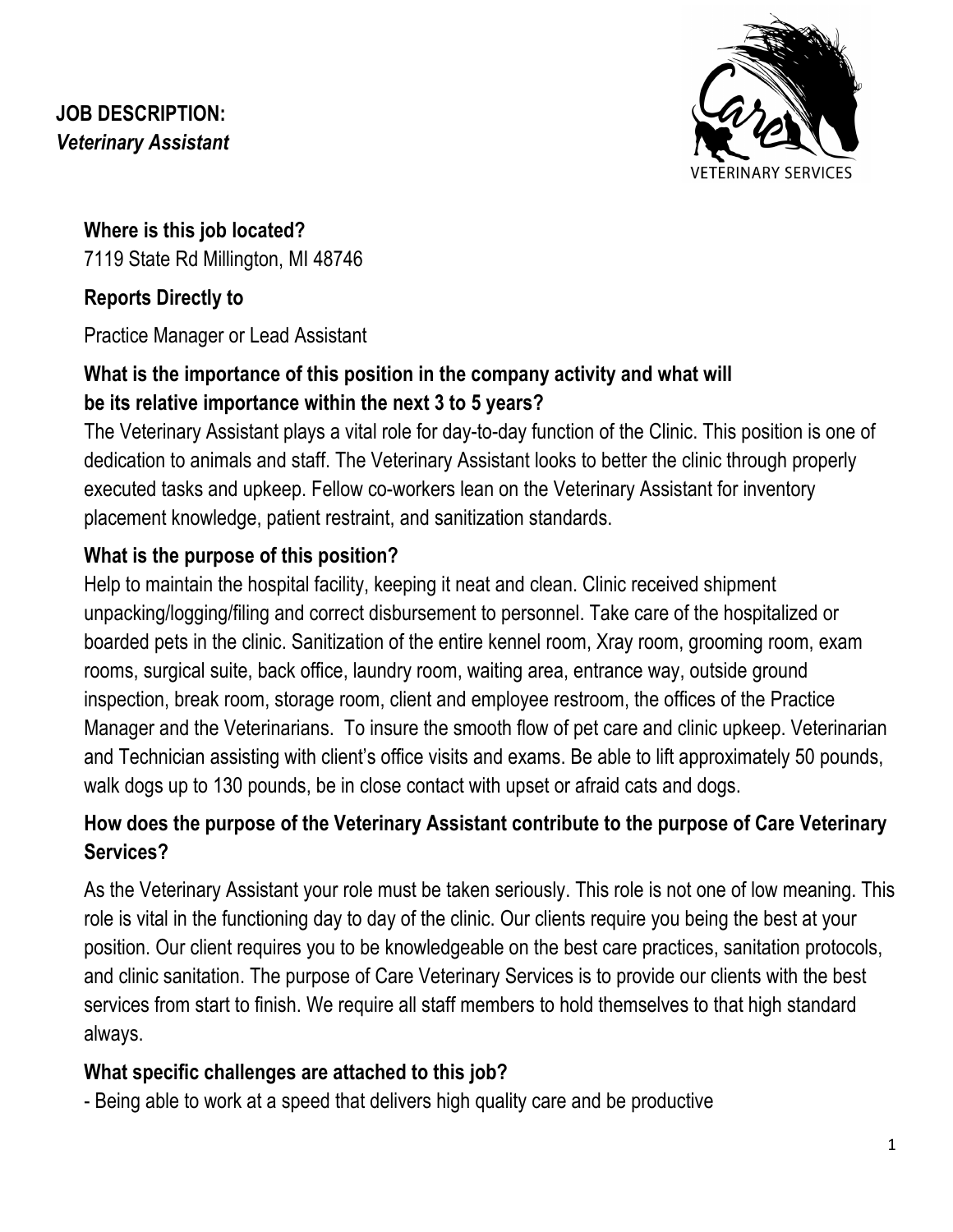

- Being able to handle more tasks than just assisting the Veterinarian(s) such as curbside retrieval of patients and answering reception overflow

**-**Being able to evaluate the behavioral response of patients and applying the correct behavioral technique

- Not getting flustered when things get busy or patients are nervous, timid, scared, unruly, or aggressive
- Must be able to think and anticipate what the doctor or Technicians will need

- Must be able to adapt to change and not be afraid to learn new technology, vet-med best methods of practice, animal behavioral techniques, professional office standards, soft skills, and co-worker communication

## **What products/services are directly or indirectly handled on the job?**

-Provide compassionate care for pets.

-Restrain pets for veterinarians and technicians.

-Assist in the taking of x-rays.

-Monitor and collect urine and fecal samples as needed.

-Monitor, record and report physical signs of hospitalized/boarded pets.

-Sanitize cages, runs, boarding areas and or hospital facilities including exam rooms, treatment rooms, isolation area, employee lounge, bathrooms, and doctor's office.

-Blood Draws

-Running Blood Machines

-Medication Refills

-Extubating patients

-Maintain reception area in a neat and sanitary condition.

-Provide clean bedding, water and litter pans for pets.

-Feed hospitalize/boarded pets as needed.

-Exercise hospitalized/boarded pets as needed.

-Take incoming pets to appropriate areas.

-Retrieve pets that are being discharged.

-Retrieve pets that are here for appointment if need be

-Restock any/all hospitalize supplies as needed or instructed.

-Restock reception area shelves.

-Laundry

-Wash and sanitize pet dishes

-Perform other duties as assigned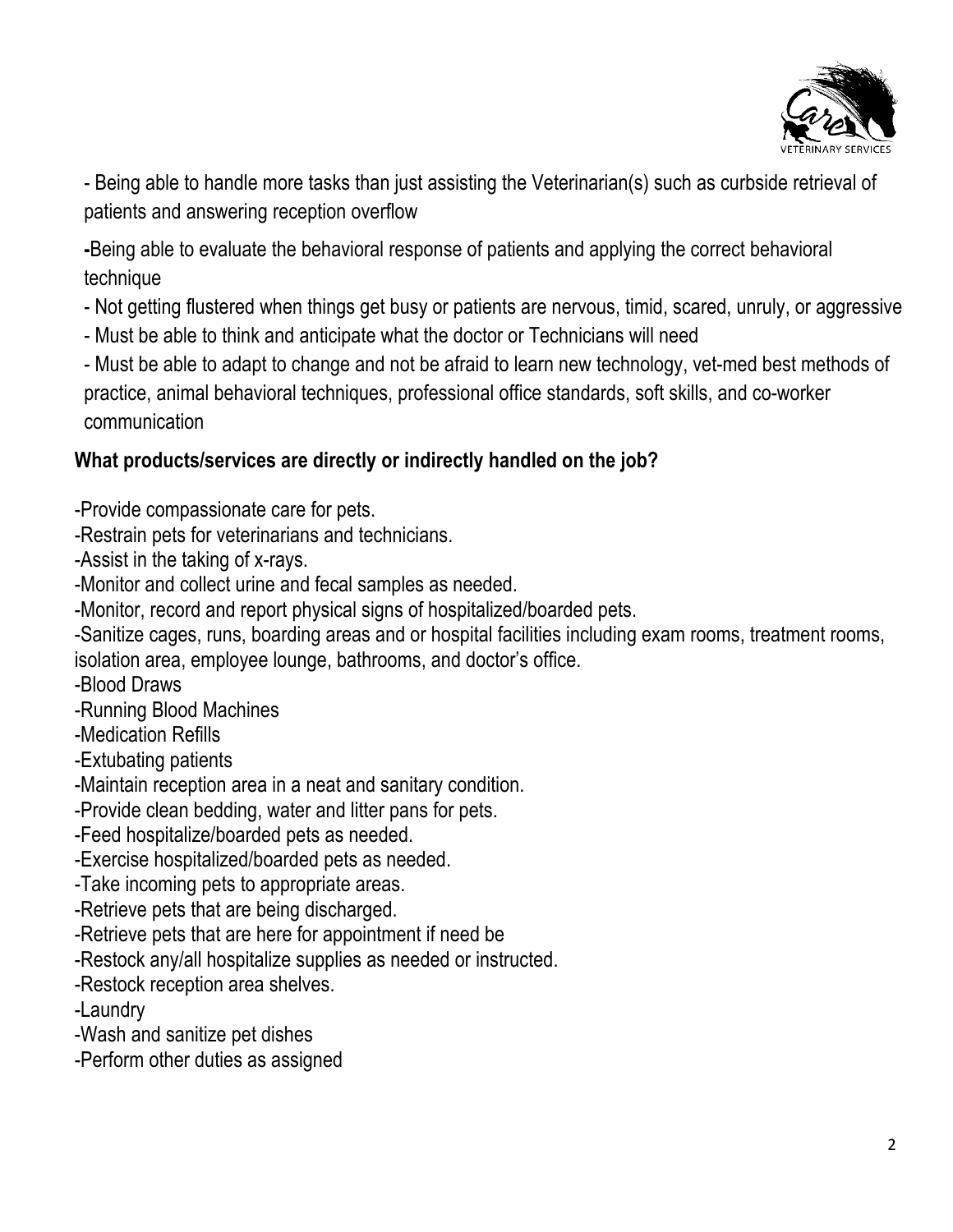

#### **What impact could a good or a bad decision on the job have on the company performance?**

- Every decision made by the veterinary assistant has to be one in line with the moral and ethics of Care Veterinary Services.
- Ethics is defined as the rules of standards governing the conduct of the person or conduct of the members in a profession
- Morals is defined as code of good conduce laid down out of the experience of a vulture or society to serve as a uniform yardstick for the conduct of an individual and groups.
- A bad decision can impact patient health, clinic liability, co-workers trust and result in termination
- A good decision can impact the growth of the clinic, heightened trust from co-workers, acknowledgement from management

#### **What is the target market/public for these services?**

Our patients are people who want veterinary medicine delivered by a friendly, knowledgeable, professional team. They are seeking quality pet care, education on pet health, and a non- judgmental atmosphere.

#### **What is the precise performance/results expectations?**

As a Veterinary Assistant you must grasp (duplicate) the training program provided and be able to execute your duties and actions according to the organization's standards. There is a standard way to provide compassionate care for pets, restraining pets, assisting in x-ray taking, collection and monitoring of urine and fecal samples, monitoring recording and reporting physical signs of

hospitalized/boarding pets, sanitization of cages, runs, boarding areas, hospital facilities, maintaining reception area, providing bedding, water, and litter pans for pets, feeding hospitalized/board pets, exercising hospitalized/boarded pets, taking incoming pets to appropriate areas, retrieving pets to be discharged, restock supplies, restocking reception, laundry, and sanitizing pet dishes.

### **How are those result expectations monitored and measured?**

Performance is evaluated by the Practice Manager or Veterinarian. The Veterinarian or PM would determine if something were done correctly or not. The Veterinarian or PM grades all job duties and the veterinary assistant is evaluated on their personal performance along with their teamwork performance in accordance with the Care Veterinary Evaluation Form. The Veterinary Assistant will have incident forms logged in their personnel file for any areas that are not being done in accordance with the job description and training standard.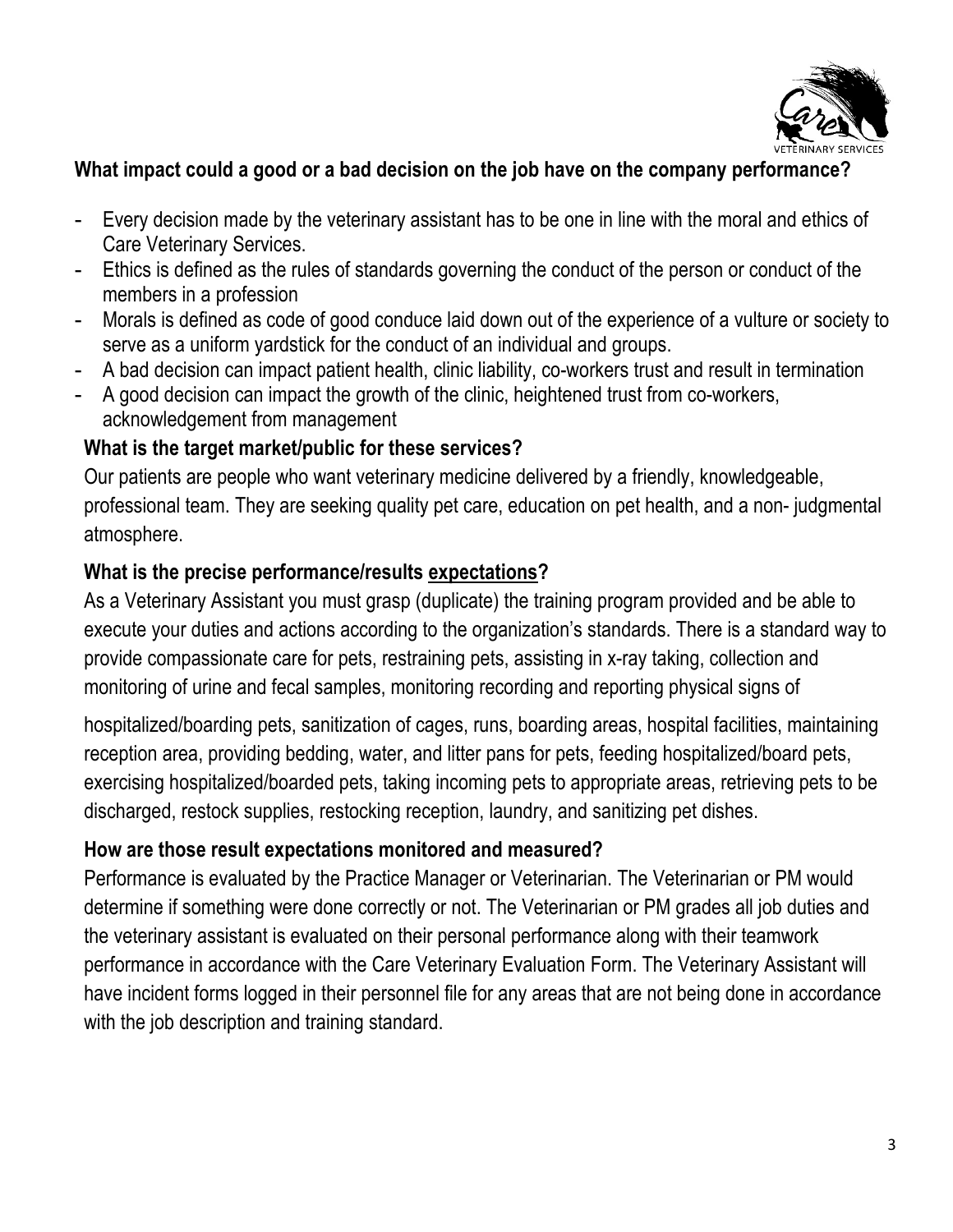

### **What are the required technical and/or administrative competencies & experience?**

- **-** High School Diploma or GED
- **-** Assistant schooling preferred
- **-** 1-2 years' experience (preferred)
- **-** Able to lift 50 pounds
- **-** Must have basic computer knowledge

#### **What are the required personality and behavioral characteristics?**

You must be enthusiastic, with the attitude of "make things go right." Also, as veterinary medicine tends to not always run as scheduled, we need someone who is flexible and can figure out solutions to help keep the schedule running smooth by working with the other staff.

You are a team member who makes an effort to integrate yourself with the staff; you can't be a "loner." We also need someone who is not afraid of change and technology.

You are someone who is eager to learn how to do new things. We all continuously learn how to do things better and we expect that attitude from everyone in the team.

Match yourself with who we are looking for with the following:

You are a leader

You are a great critical thinker

You have problem solving skills

You are compassionate

You have a positive attitude daily

You have excellent communication skills

You have excellent teamwork skills

You are great a multi-tasking

You accept and thrive on constructive criticism

You are punctual

You leave outside influences outside

You thrive on being a positive influence to those around you

You take on added assignments as required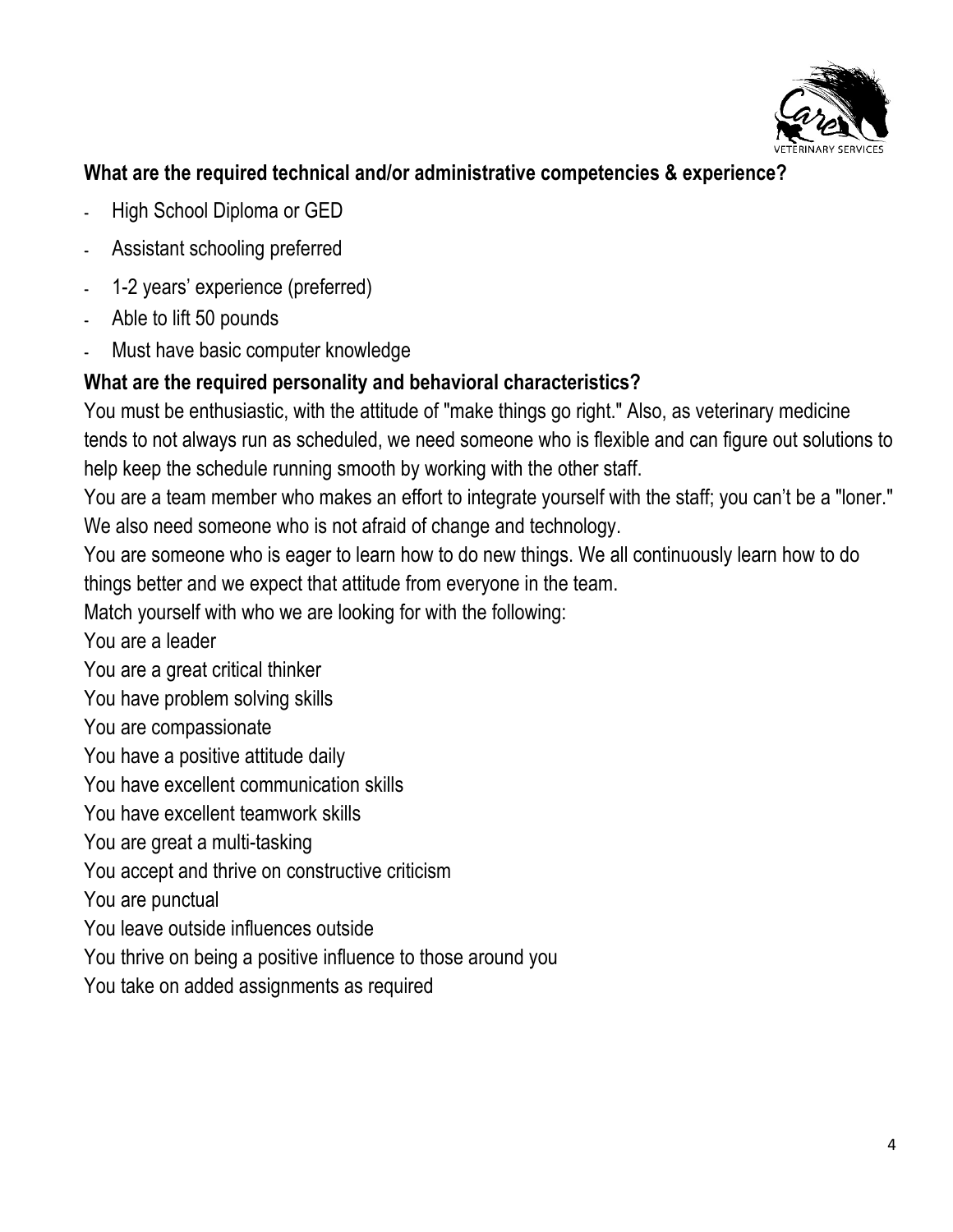

### **What training program is planned for fast results achievement?**

Our onboarding program is a 12-week program. This training program will have week by week break down of expected mastered skills by the end each week. Each week will end with a meeting with management on your progress felt strengths and weaknesses along with any areas you would like to have additional training in.

### **What kind of performance appraisal is planned on the job?**

You will get feedback from the Practice Manager daily for immediate call to act performance discrepancies. First evaluation will be completed after 90 days. Complete performance appraisal are done every 30 days.

### **What management style applies to the supervision of this position?**

Great work ethics, professionalism, and caring/understanding. We utilize Fortis Business Solutions management training. Every member in the team abides by those principles, which ensures good efficiency, stability at work as well as more fun work environment. We do not want a commercial feel at our clinic but do want a professional, will-do, helpful attitude with all our staff.

## **What are the planned salary and other compensations?**

- **-** Hourly wage based on your skills and experience
- **-** Bonuses (at management discretion)
- **-** We offer 30% discount for services rendered to an employee's personal pet after 90 days
- **-** Paid Time Off accrual plan for full time employees
- **-** Paid Holidays for full time employees
- **-** Paid Time Off for Employee Birthday
- **-** Scrubs provided yearly

# **Continued Education**

- **-** Paid continued education studies in both the job position and personal interests of Veterinary medicine
- **-** Continued Education is required and deadline to be honored